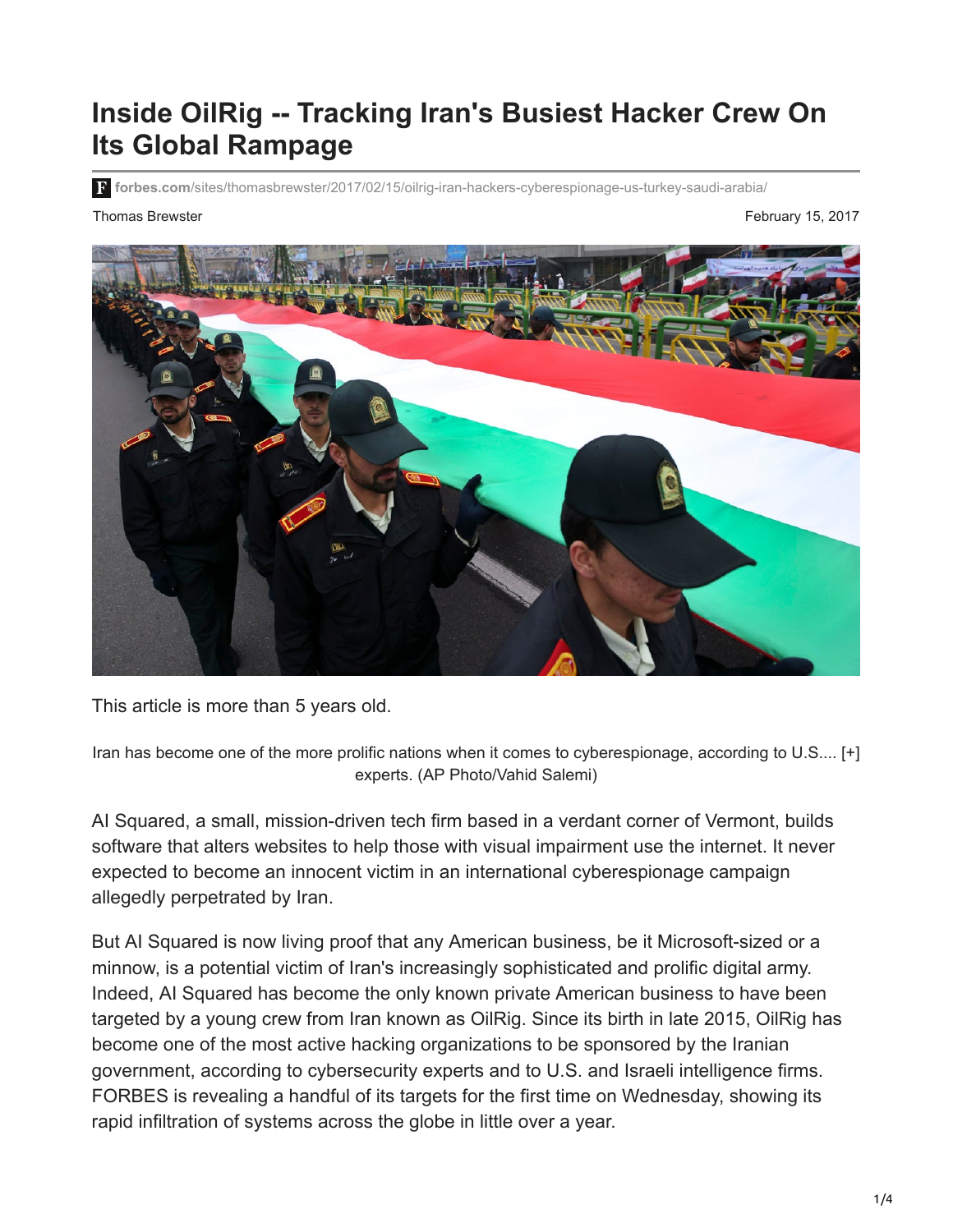While most Iranian groups have typically targeted a niche set of domestic and foreign targets, in particular government agencies and dissidents, OilRig is far more focused on private industry outside of Iran. "What's interesting about OilRig is how much it's just foreign focused and is interested in the private sector as much as it's interested in the diplomatic establishment," said Collin Anderson, a Washington D.C.-based researcher who is drawing up a report for Carnegie Mellon on Iran's overall cyber power. And though it's unclear just what data OilRig has siphoned off target systems, the unit is representative of a shift in Iran's [cyber strategy, from destructive attacks, such as the infamous hit on the Las Vegas Sands](https://www.bloomberg.com/news/articles/2014-12-11/iranian-hackers-hit-sheldon-adelsons-sands-casino-in-las-vegas) Casino in 2014, to stealthy monitoring of targets.

# **An American platform for attack**

AI Squared's problems started in the second week of January, when the company received a startling warning from security giant Symantec: Certificates for its technology that are designed to guarantee its authenticity had been compromised. What Symantec didn't say, and what AI Squared is now investigating after FORBES' disclosed the Iranian link to the company, was that OilRig was believed to have been responsible.

The crew stole AI Squared certificates and used them to disguise their own malware. The goal was to make their surveillance tools appear legitimate to security systems of their many targets across the Middle East, Europe and the U.S., as noted in a [report](http://www.clearskysec.com/oilrig/) from Israeli security provider ClearSky in early January. The OilRig hackers pushed those espionage tools over two fake Oxford University pages in November 2016, one claiming to offer jobs at the institution, the other a conference sign-up website, ClearSky said. Both encouraged visitors to download documents, one to complete registration for the fake event, the other for an Oxford University CV creator. Once clicked, the crew's malware, named Helminth, would run, allowing the OilRig crew to control targets' PCs and steal data.

A fake Oxford University jobs site created by OilRig. Malware signed by an American firm's... [+] certificates was delivered from the domain.

AI Squared, owned by Florida-based VFO Group since a June 2016 acquisition, only received vague details on the compromise from Symantec and is only now launching an investigation. "Could someone else have hacked into our systems? We're pretty secure here, but they hacked the White House, they can hack anywhere they want," said Scott Moore, marketing VP at VFO Group, which claims to be "the world's leading assistive technology provider for the visually impaired." The company is yet to find any conclusive findings.

### **Gunning for government officials**

Many other organizations have become victims of OilRig's crew in recent years. Intelligence firms believe OilRig has taken control of multiple email accounts of public and private organizations. With that access, they've expanded their phishing campaigns in the U.S., Saudi Arabia, Turkey, and beyond.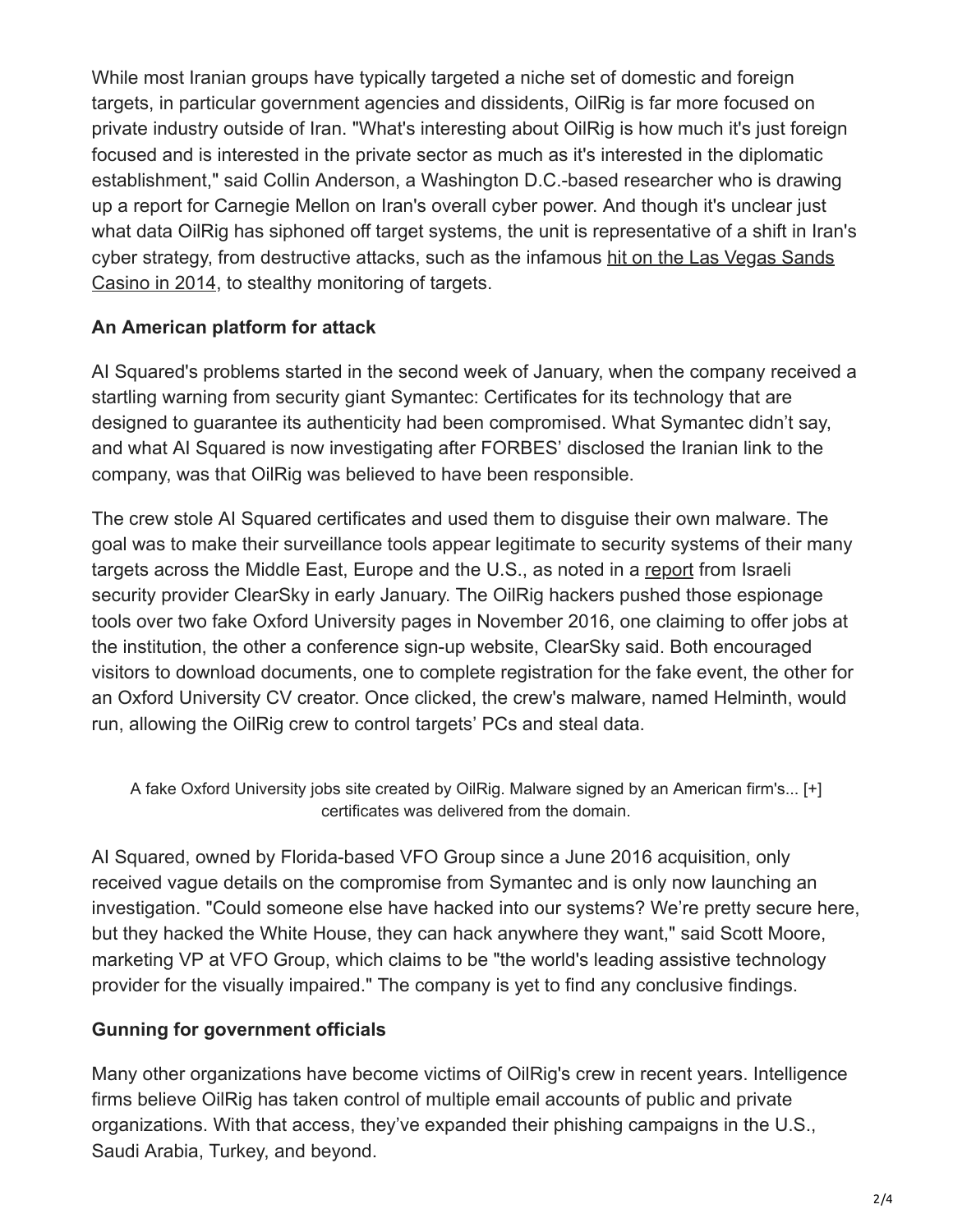One OilRig phishing email viewed by FORBES, dated July 2016, was addressed to three officials at Turkey's foreign ministry. They included an adviser to the Permanent Mission of Turkey to the United Nations, based in New York, a staffer at the Turkish embassy staff in Riga, Latvia, and another official based in Turkey. It was sent from an official Turkish Airlines check-in address, indicating the hackers had either compromised the airline's email or spoofed the account. The message encouraged the recipient to provide login details via an attached Excel file. Once opened, the group's Helminth malware would run.

The Turkish adviser in New York said he had never seen the phishing email and so couldn't have clicked on the link. At the time of publication, the other targets had not responded to multiple requests for comment. Turkish Airlines also had not returned requests. Despite the phishing email itself showing who OilRig was trying to expose, it's not known if either organization was successfully hacked.

But similar malicious documents were sent to multiple other government organizations [across the world, according to Palo Alto Networks, which first published the phishing email](http://researchcenter.paloaltonetworks.com/2016/10/unit42-oilrig-malware-campaign-updates-toolset-and-expands-targets/) without naming the parties involved.

# **Private industry attacks**

OilRig has gone after multiple private companies too. Another phish was attempted in May 2016 by the hackers that, according to the metadata in the email headers, was sent from servers within Saudi Arabian government contractor and IT security supplier Al-Elm. That could indicate a breach at Al-Elm, according to the security researcher who showed FORBES the email.

The message was injected into an ongoing email thread between Al-Elm and Samba, part of the Samba Financial Group, the kingdom's third largest lender that [reported](http://in.reuters.com/article/samba-financial-results-idIND5N1E902N) \$290 million profit last quarter. The message contained a version of OilRig's Helminth surveillance kit, which would launch as soon as a recipient opened an attached document, in this case an Excel file called "notes.xls." Neither Al-Elm nor Samba had responded to requests for comment.

According to a report released Wednesday by cyber intelligence firm SecureWorks, which has dubbed the OilRig crew Cobalt Gypsy, the group was active this January, sending out messages loaded with malware from legitimate email addresses belonging to one of Saudi Arabia's biggest IT suppliers, the National Technology Group, and an Egyptian IT services firm, ITWorx. From those email accounts, an unnamed Middle East entity was targeted with messages promising links to job offers. Hidden in the attachments was PupyRAT, an open source remote access trojan (RAT) that works across Android, Linux and Windows platforms.

One of OilRig's favorite methods of infection is sending out job ads. In this case, Egypt's ITWorx... [+] was used as a lure.